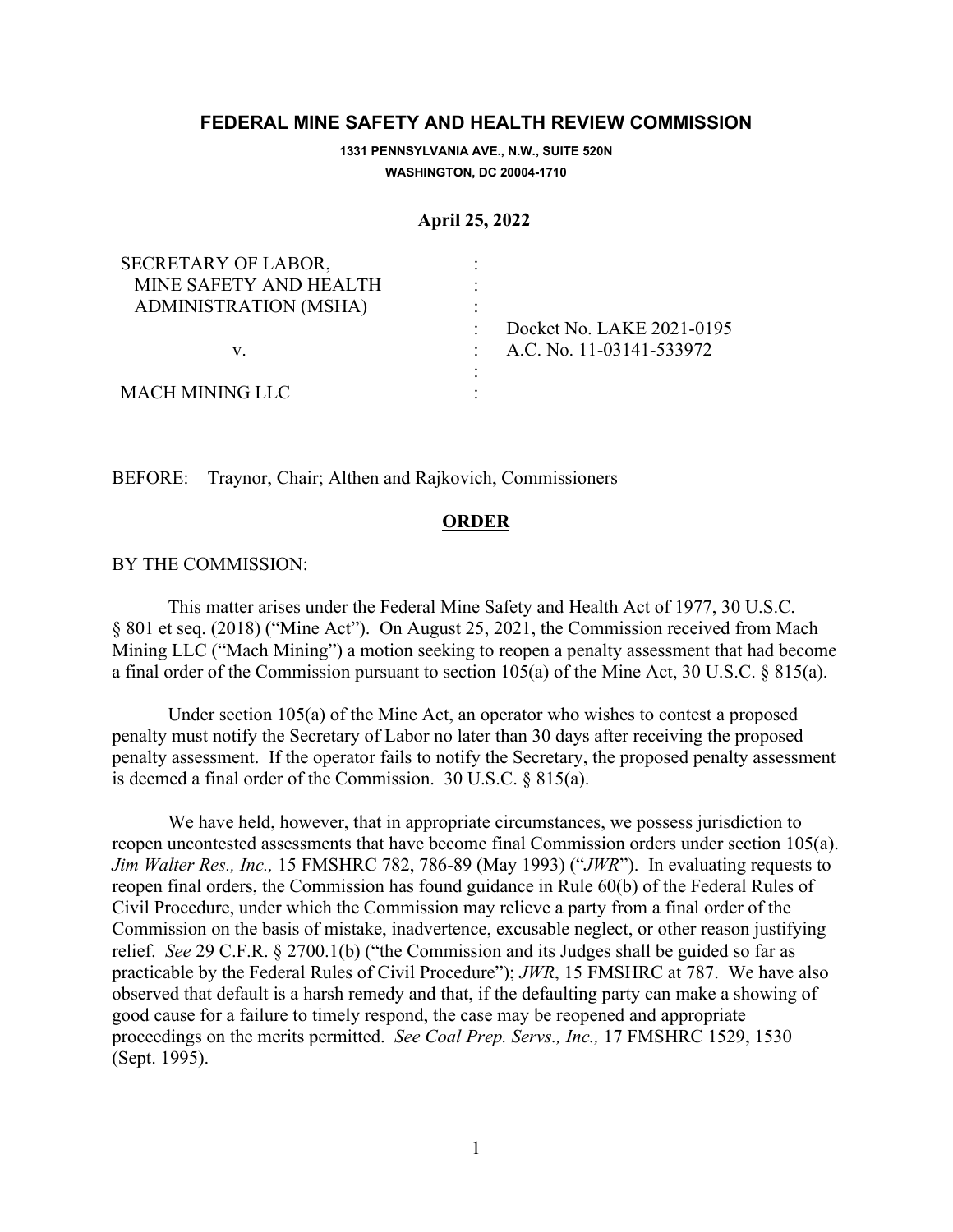Records of the Department of Labor's Mine Safety and Health Administration ("MSHA") indicate that the proposed assessment was delivered on May 6, 2021, and became a final order of the Commission on June 7, 2021. Mach Mining asserts that, due to an oversight, the Director of Safety and Compliance failed to follow his normal procedure of immediately forwarding the assessment to the relevant personnel for review and processing. Mach Mining states that mistakes such as this are uncommon, and the operator's procedures for ensuring timely processing usually work well. The Secretary does not oppose the request to reopen, but urges the operator to take steps to ensure that future penalty contests are timely filed.

Having reviewed Mach Mining's request and the Secretary's response, we find that the failure to timely file in this instance was the result of mistake. In the interest of justice, we hereby reopen this matter and remand it to the Chief Administrative Law Judge for further proceedings pursuant to the Mine Act and the Commission's Procedural Rules, 29 C.F.R. Part 2700. Accordingly, consistent with Rule 28, the Secretary shall file a petition for assessment of penalty within 45 days of the date of this order. *See* 29 C.F.R. § 2700.28.

 $\overline{\phantom{a}}$ Arthur R. Traynor, II

William & althen

illiam I. Althen, Commissioner

 $\mathcal{L}$  and the same of  $\mathcal{L}$ 

Mareo M. Rajkovich, Jr., Commissioner